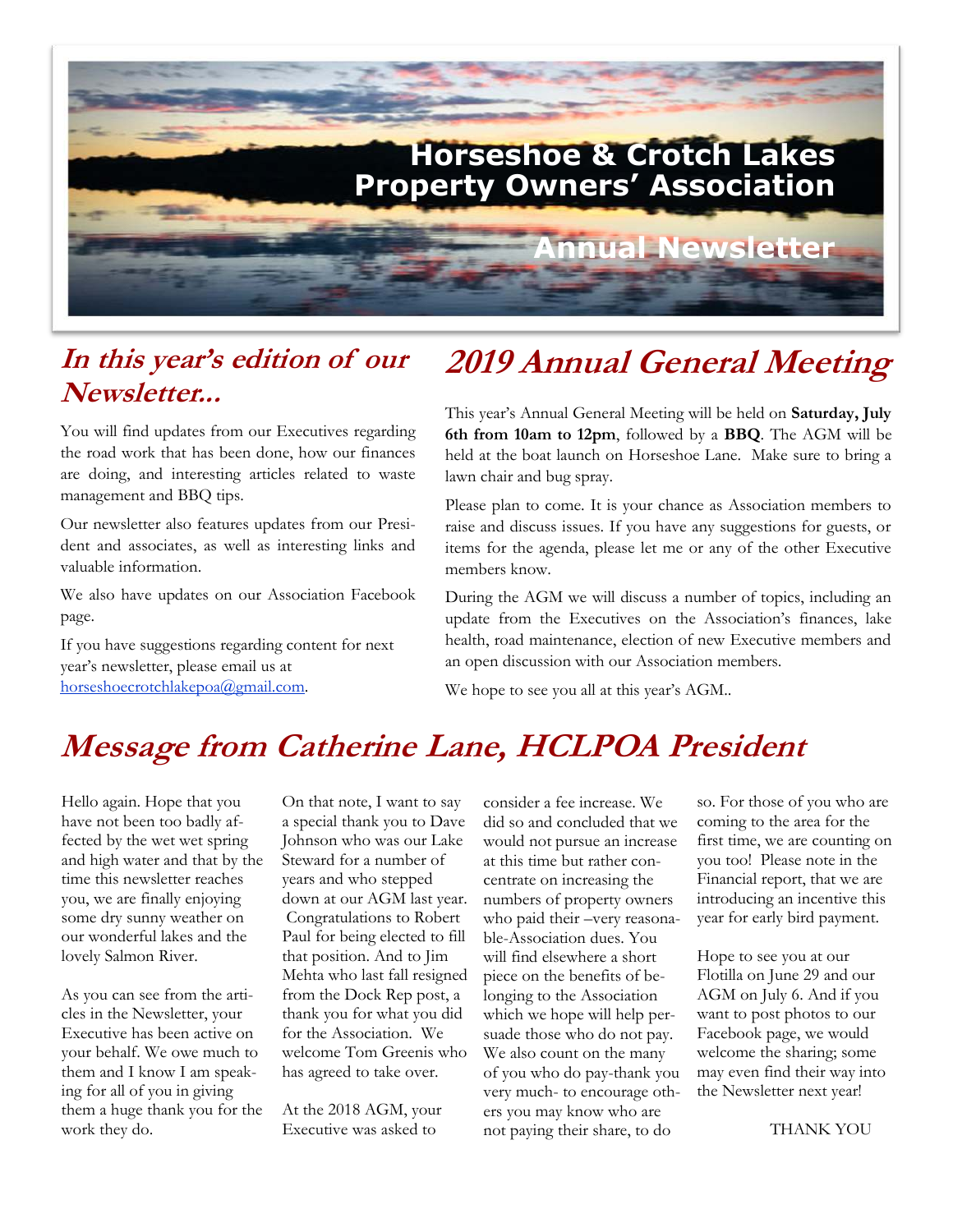## **Central Frontenac Mandatory Septic Re-Inspection program**

*Below is the press release from the local paper. Also, more information is available at https://www.centralfrontenac.com/en/living-here/septic-re-inspection-program.aspx*

#### **Media Release Dated: April 1, 2019**

#### **Central Frontenac's Mandatory Septic Re-Inspection Program is Underway**

Central Frontenac will be starting its mandatory septic re-inspection program in May. This program is replacing the voluntary inspection program in place since 2014.

The goal of this program is to help educate property owners while protecting the quality of surface and groundwater within the township.

Central Frontenac has contracted with Mississippi Rideau Septic System Office (MRSSO) to provide inspection services on behalf of the township.

The inspection roll-out will focus on systems greater than 10 years old, starting with all properties with a Class One-Five sewage system within 30m of a sensitive lake. These lakes are Eagle, Crow, Hungry, Sharbot West Basin and Silver Lakes. Eventually all waterfront properties will be inspected, then non-waterfront properties in the Township.

The township hopes to complete 300 inspections a year. If your property is chosen for inspection, you will receive a package and instruction in the mail from the MRSSO. Inspections will be scheduled between May-September (longer, if weather permits) and property owners should be present for the inspection. You will be given a copy of the report.

Those property owners who undertook a voluntary inspection will not be required to have a re-inspection until ten years after the inspection. The cost for the re-inspection will be \$100 and will be billed at the time of the re-inspection. Unpaid fees will be added to the property owner's tax account.

The township is working on a financial assistance plan for low income families who may require financial assistance as a result of a failed system.

The authority to conduct these inspections is set out in the Ontario Building Code Act and its regulations. Inspections may be completed by an independent inspector if the inspector is qualified and submits the prescribed form to MRS-SO. More information is available on our website www.centralfrontenac.com.

> 1084 Elizabeth St. P.O. Box 89 Sharbot Lake ON K0H 2P0 Phone: 613-279-2935 fax: 613-279-2422 www.centralfrontenac.com

For general information about the inspection process, please contact:

Mississippi Rideau Septic System Office 10970 Highway 7 Carleton Place ON K7C 3P1 613-253-0006 ext. 256

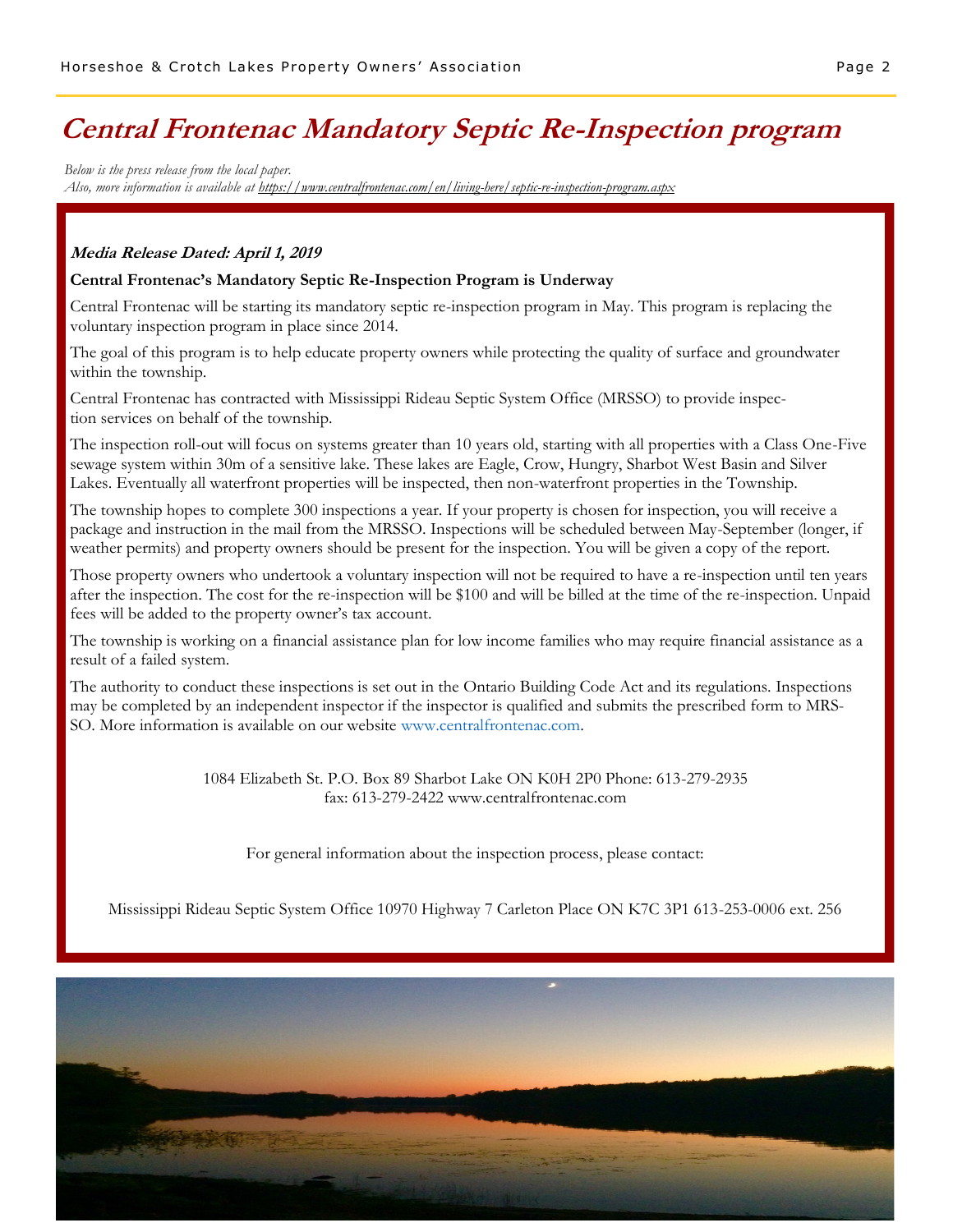### **Canada Day Flotilla By Neil Maxwell**

Start the Canada Day weekend in style! The Horseshoe and Crotch Lake Property Owners Association invites lakes to join our third annual flotilla, Saturday June 29 at 11:00am (rain or shine). The flotilla will begin at the Association boat launch on Horseshoe Lane, tour the two lakes and return for cake and refreshments. Prizes too will be awarded. Anything that floats and can take part in the tour

is invited, the more imaginatively decorated the better! The speed will be leisurely so that paddlers can keep up. members and everyone on the Since we are celebrating Canada's birthday, any antique or unusual boats would be especially welcome.

> Or, if you are boat less, come anyway and we'll find you a ride.

For property owners unable to attend, please consider decorating your waterfront to cele-



brate the Regatta and Canada Day.

#### **Don't forget life jackets and required boat safety equipment. We want to keep everyone safe!**

For more information please contact Neil Maxwell at neilrjmaxwell@rogers.com

# **Financial Report from Doug Rutherford**

I would like to take this opportunity to thank my wife Lynne, Bill See and Catherine Lane for working very hard at keeping our membership list up to date. It's a constant work in progress as properties change ownership and mailing addresses change.

The Executive continue to work on different methods to promote and encourage the membership to pay their association dues. This year if you pay your dues before June 21st, 2019. your name will be entered into a draw to win a free membership for 2020. To the members who paid their 2018 dues thank-you very much. We encourage those who didn't pay their dues in 2018 please consider 2019. Last year 76% of the membership paid, we invoiced 147 members and of that 112 members paid. We also received a few payments from members for previous years which is very much appreciated. The Association offers a lot of value for \$75.00 and our dues are lower than a number of other associations. In an effort to reduce printing and postage fees please let us know if you would like to receive correspondence via email, we have a number of members who now use this method. We've also had inquiries about payment by e-transfer, unfortunately because two signatures are required on our cheques this service is not currently available through the bank.

For those new to the Horseshoe & Crotch Lake Property Owners Association you will see in the Financial Statement a GIC,



these funds have been set aside for the possible acquisition of the Boat Launch.

Have a great summer! Doug

#### **Membership Fees Received in 2018 - 8,800.00**

#### **Expenses**

| General Liability Insurance     | 1,459.08      |
|---------------------------------|---------------|
| FOCA Membership                 | 510.00        |
| Office Supplies                 | 36.98         |
| Postage                         | 185.32        |
| Printing                        | 428.95        |
| Road Maintenance                | 6689.60       |
| Property Taxes (Boat Launc      | 815.90        |
| BBQ and AGM                     | <u>246.36</u> |
| <b>Total Expenses for 2018</b>  | 10,372.19     |
| Net Income<br>Chequing account  | $-1,572.19$   |
| balance as of December 31, 2018 | 2,768.99      |
| GIC                             | 14,483.91     |

**Please inform us of any changes to your home mailing address, phone number & email address, along with any corrections to your 911 number & cottage address so we can update our files.** 

**Please remember that the Association has a mailbox where you can drop off your cheque payments, and save yourself a stamp. New resident addresses**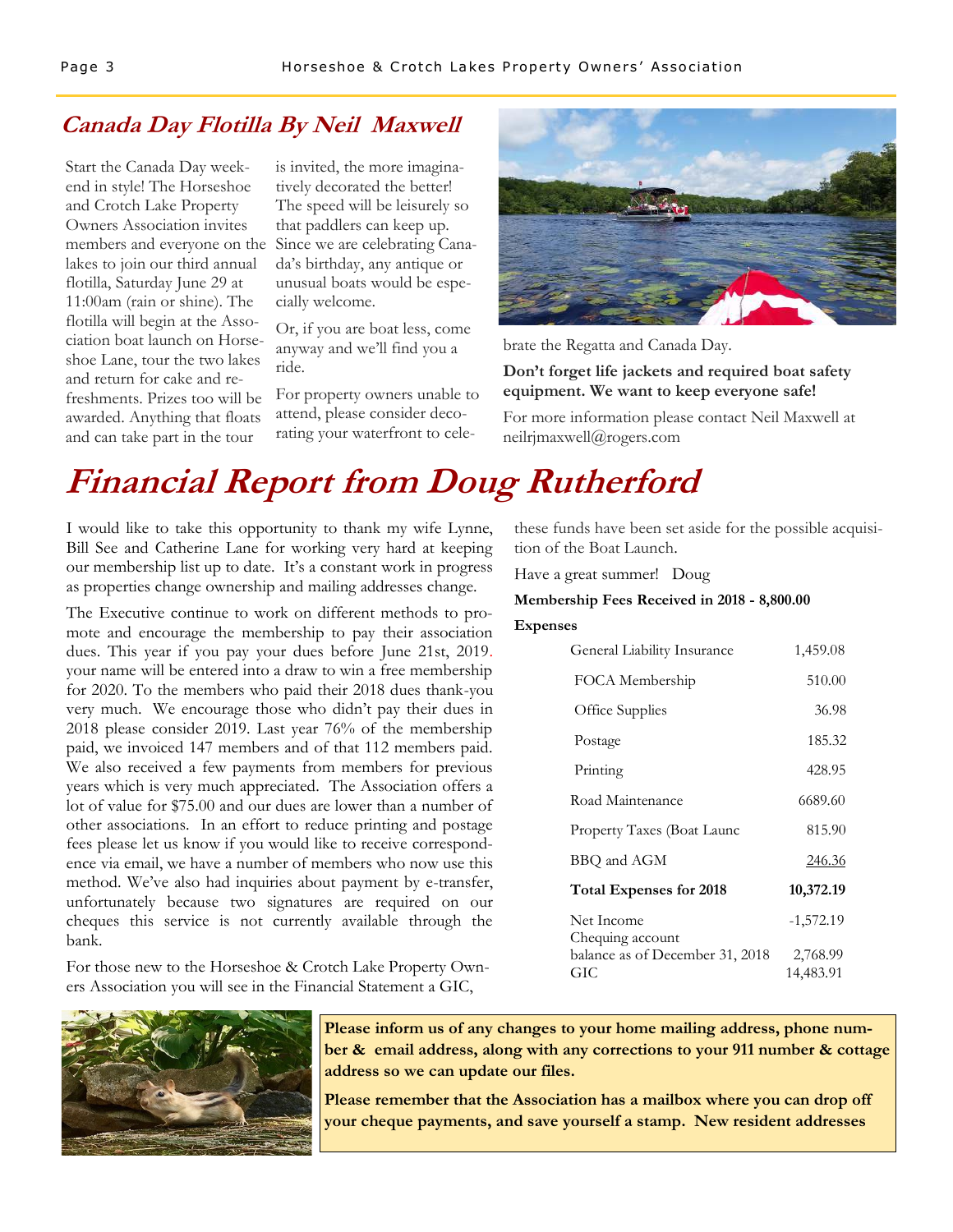# **Boat Launch Update from Tom Greenis**

Please remember to keep the dock area clean and do not leave garbage for others to clean up. Maybe a special reminder to your guests as well as they may not be as conscious of being a good neighbor.

This year, in response to concerns raised, your Association has purchased and put up a sign indicating this is private property.

Hopefully this will deter people who are not Association members from using the site.

When the water is high as it certainly is this spring, it is best that the dock is left in the normal water level spot. The water levels go down within a reasonable time after the ice has gone and this prevents the dock from getting grounded. Early in the season, even though a bit of a pain, wearing rubber boots will mean it is easy to get in and out of your boat from the shore.



## **Amnesty & Household Hazardous Waste from Tom Dewey**

#### **AMNESTY**

Please note that through Resolution of Council, the Township has provided the following three weeks for receiving Amnesty loads in 2019:

- Week One: Monday May 20th Sunday May 26th
- Week Two: Monday July 15th Sunday July 21st
- Week Three: Monday August 26th Sunday September 1st

Amnesty loads are accepted at the Oso Waste Site and the Olden Waste Site. Please check Township website for opening hours of the Oso and Olden dumps. Township staff ask that residents please make their best efforts to take Amnesty loads to the Olden Waste Site.

#### **HOUSEHOLD HAZARDOUS WASTE**

Currently residents of Central Frontenac can dispose of their Household Hazardous Waste at the City of Kingston.

Please contact the office before visiting the Hazardous Waste Site in Kingston.

Updates will be posted on the Township website www.centralfrontenac.com as well as The Frontenac News regarding drop off at neighbouring municipalities.

**Please be advised that large items and construction waste are ONLY PERMITTED AT OLDEN WASTE SITE** 

# **Benefits of Belonging to Your Cottage Association**

Knowing you are helping keep our roads and boat launch area in good shape.

Helping maintain the health of our lakes through the lake Stewardship Programme.

Receiving the annual Association Newsletter, full of helpful tips, information about upcoming events, useful linkages, super photos and and and… . The Newsletter, along with the Association's Canada Day weekend Flotilla and Facebook page connect you to your neighbours.

Contributing to improving the Association's infrastructure. For example, new culverts, more parking at the boat launch, "dead end" and "yield" signs.

Keeping the boat launch area for Association use.

Voting at the AGM, where you, as members, can raise concerns, vote on important issues, listen to interesting invited speakers, and elect your Executive.

 Access to FOCA (the Federation of Ontario Cottagers' Associations) benefits. Each member of a FOCA Member Association, and your Association is one, can access special offers and member benefits such as: special pricing for Cottage Life magazine; discount at Coleman Canada, and perhaps most important access to specialized cottage coverage (eg overall cottage and watercraft, falling trees, septic back up, collapse due to snowload) at great rates through Cade Associates.

A huge benefit of being a "member in good standing" ie having paid your dues for the year, is that you have liability coverage in the event that you are named in a claim arising from an incident on your private or common access road. While some personal property insurance providers in Ontario offer this, not all do. Your Association has a FOCA insurance policy covering our private roads, which automatically includes this protection for the Association's "members in good standing".

And, most important, the knowledge that you are being a good neighbor and contributing to our community around the lakes and river.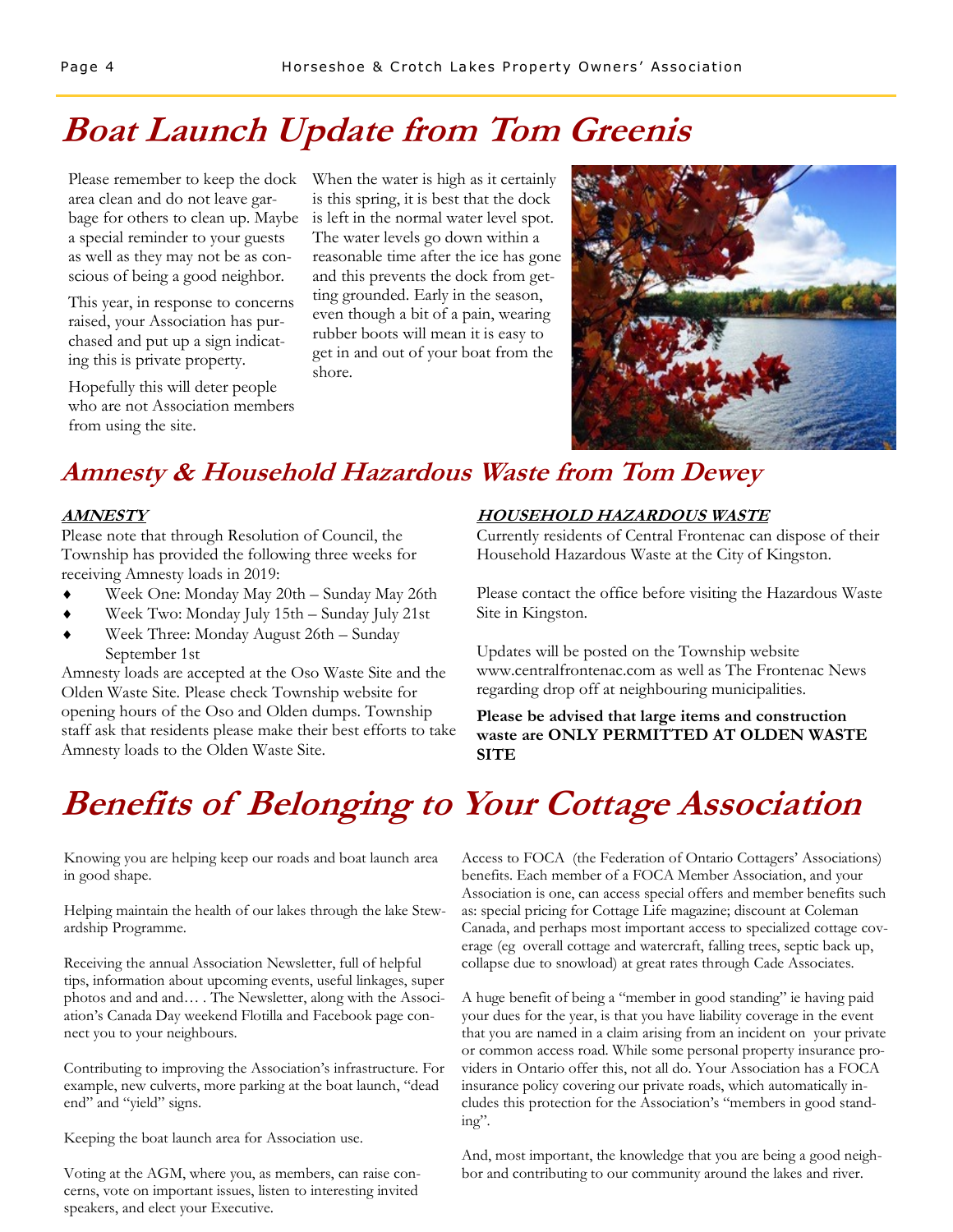### **Link to Natural Edge Program**

Quinte Conservation is delighted to be working with Watersheds Canada to bring their Natural Edge Program to our local watersheds. This has been made possible by a 3 year Ontario Trillium Foundation grant for our region.

Natural Edge is a shoreline planting program offered through Watersheds Canada. Sites can be residential, agricultural or public sites such as municipal parks.

You can read more about the program here -

<https://naturaledge.watersheds.ca/>



**Have you picked up your 2019 Burn Permits.** 

**Fire permits are available from the Township office and local authorized Fire Permit Issuer including Arden Legion.** 

# **Barbecue Safety Grilled to Perfection Every Time!**

USE BBQS OUTDOORS ONLY! They produce carbon monoxide, a poisonous gas that can lead to unconsciousness and even death. Never use or store propane cylinders inside any structure, including garages.

#### Take these steps when starting a BBQ:

#### · Open the hood

- · Turn on the gas release valve on the tank.
- · Turn on the grill controls or heat settings.
- Take a step back.
- · Push the igniter button.
- · If there is no igniter button, insert a long match or BBO lighter through the side burner hole first. then turn on the heat control knob.
- If the burner does not ignite right away, turn the gas off and wait five minutes, keeping the hood open, before repeating the procedure.

#### At the start of the BBQ season, do this THREE-STEP SAFETY CHECK of your BBQ:

- 1 CLEAN Use a pipe cleaner or wire to ensure burner ports are free of rust, dirt, spider webs or other debris.
- 2 CHECK Examine the hose leading from the tank to the burners. Replace it if cracked or damaged.
- 3 TEST Find leaks by applying a 50/50 solution of water and dish soap to propane cylinder connections and hoses. If bubbles appear. tighten the connection and/or replace the damaged parts and retest.

## **Stay Fire Safe!**

Never leave the BBO unattended when in use Make sure grease does not build up on the burners or at the base of the BBO. This could cause a grease fire.

Never throw water on a grease fire - this will only spread the flame.

DO NOT place the BBQ close to wooden fences or walls, vinyl siding, or anything that can burn. The area behind your BBQ must be free of anything that can ignite - this is where hot gases escape.

Keep loose clothing away from a hot BBQ.

Keep children and pets at least one metre (three feet) away from a hot BBQ.

When finished barbecuing, turn the gas valve off first, then turn off the burner controls so no gas is left in the connecting hose.

Allow the BBQ to cool completely before closing the cover.

If you live in an apartment or condo building, check with the building owner or property manager, or the Condominium Act of your building, regarding the use of BBQs on your building's balconies.

**\* SAFETY TIPS COURTESY OF THE TECHNICAL STANDARDS** AND SAFETY AUTHORITY / WWW.SAFETYINFO.CA

> **Office of the Fire Marshal** and Emergency Management ontario.ca/firemarshal

# **Roads Report with Tom Dewey and Bill See**

All roads will be graded this spring when they have dried out and firmed up. The contractor was called and booked in early April as usual. As soon as funds have been collected we will gravel and then grade the fresh gravel and any problem spots. All culverts that were collapsing have been replaced and most of the funds will go to gravelling/grading this year.

We had a wash-out on Clancy Lane that a load of gravel and grading repaired.

We were asked about using recycled asphalt, etc on the roads at the AGM last year. This works great on driveways and where there is minimal traffic but on the roads it will be difficult to grade and cause problems as soon as it gets torn up.

We will be placing a sign at the launch reminding people that it is a private launch with no public access.

We are still waiting for the Ontario Not for Profit Act for Corporations to be proclaimed. Our lawyer will advise as soon as it happens so that the launch can be acquired in the Association name. We have paid the taxes on the property for almost thirty years.

Brush along the cottage roads is now a major problem and some emergency vehicles cannot enter. If each property owner cleared along their line it would solve the problem. This is not happening on most of the roads.